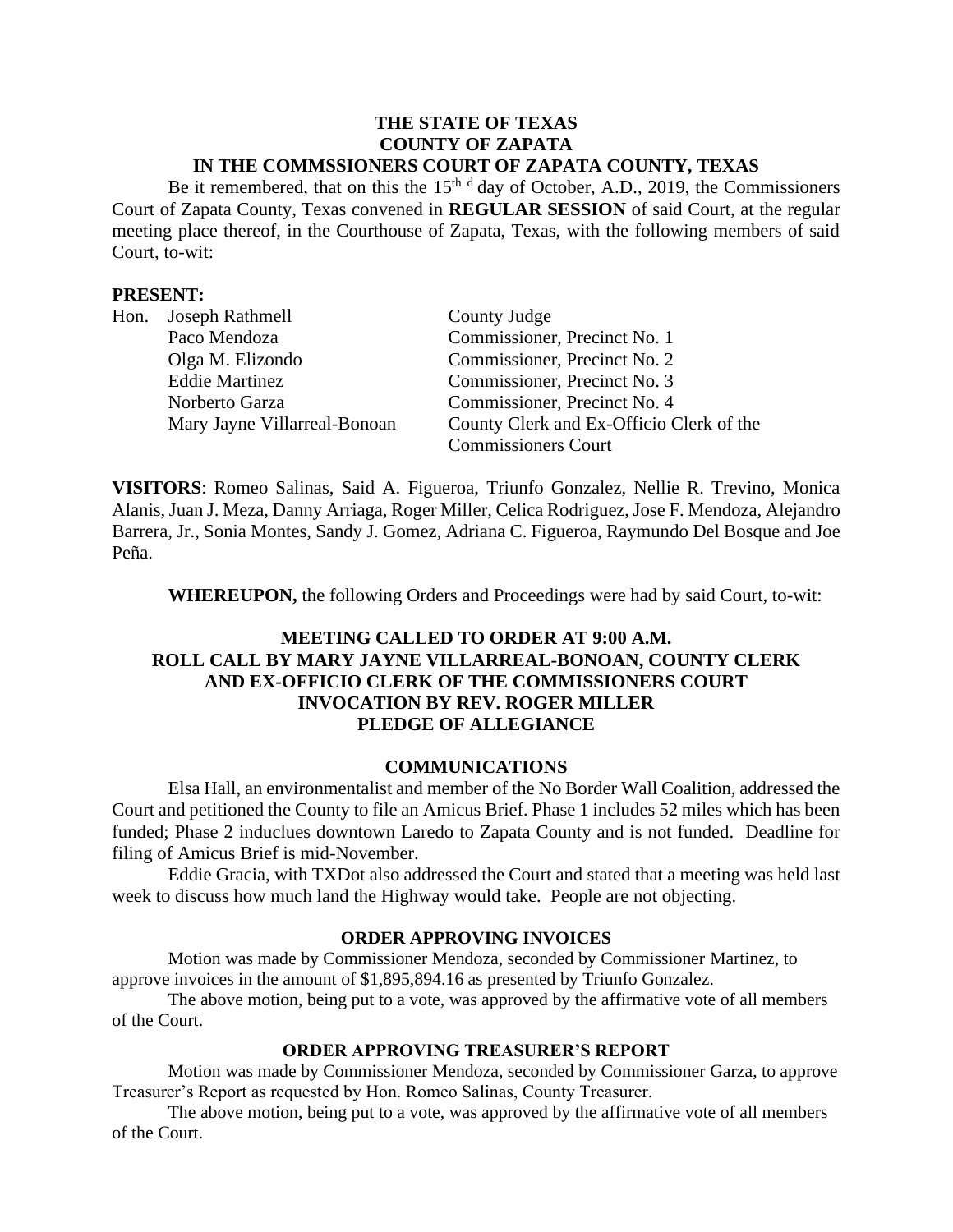#### **ORDER APPROVING CHECKS ISSUED**

Motion was made by Commissioner Garza, seconded by Commissioner Mendoza, to approve checks issued in the amount of \$1,894,729.32, as requested by Hon. Romeo Salinas, County Treasurer.

The above motion, being put to a vote, was approved by the affirmative vote of all members of the Court.

### **TAX / ASSESSOR COLLECTOR'S REPORT**

Tax Assessor/Collector's office reported Hotel-Motel tax collections in the amount of \$5,514.77 for the month of September; with a year-to-date total of \$106,049.78. Tax collections are at 88.79% with collections in the amount of \$5,744,120.04.

#### **RECOGNITION OF VANESSA CANTU FOR TAKING WORLD TITLE AS WORLD KIDS SUPER MODEL**

Vanessa Cantu was recognized by the Court for taking the World Title as World Kids Super Model. A picture was taken of Miss Cantu with members of Commissioners Court.

### **PRESENTATION BY Z.C.I.S.D. AND OFFICIALS ON UPCOMING SCHOOL BOND ELECTION**

Mr. Carlos Gonzalez, School Superintendent gave a presentation on upcoming School Bond Election as requested by Hon. Joe Rathmell, County Judge.

#### **ORDER APPROVING PAYMENT FOR BORDER COALITION MEMBERSHIP DUES**

Motion was made by Commissioner Martinez, seconded by Commissioner Garza, to approve payment for the Border Coalition Membership Dues as requested by Hon. Joe Rathmell, County Judge.

The above motion, being put to a vote, was approved by the affirmative vote of all members of the Court.

### **ORDER APPROVING PURCHASE OF AIR CONDITIONER FOR SAN YGNACIO FOOD PANTRY**

Motion was made by Commissioner Garza, seconded by Commissioner Elizondo, to approve the estimate for the purchase of an air conditioner for the San Ygnacio Food Pantry for the amount of \$4,500 as requested by Hon. Joe Rathmell, County Judge.

The above motion, being put to a vote, was approved by the affirmative vote of all members of the Court.

# **ORDER APPROVING DEMOLITION OF NON-FUNCTIONING BOOSTER STATION ON RAW WATERLINE RIGHT-OF-WAY LOCATED OFF FM 496**

Motion was made by Commissioner Mendoza, seconded by Commissioner Martinez, to approve the demolition of non-functioning booster station on raw waterline right-of-way located off FM 496 as requested by Hon. Joe Rathmell, County Judge.

The above motion, being put to a vote, was approved by the affirmative vote of all members of the Court.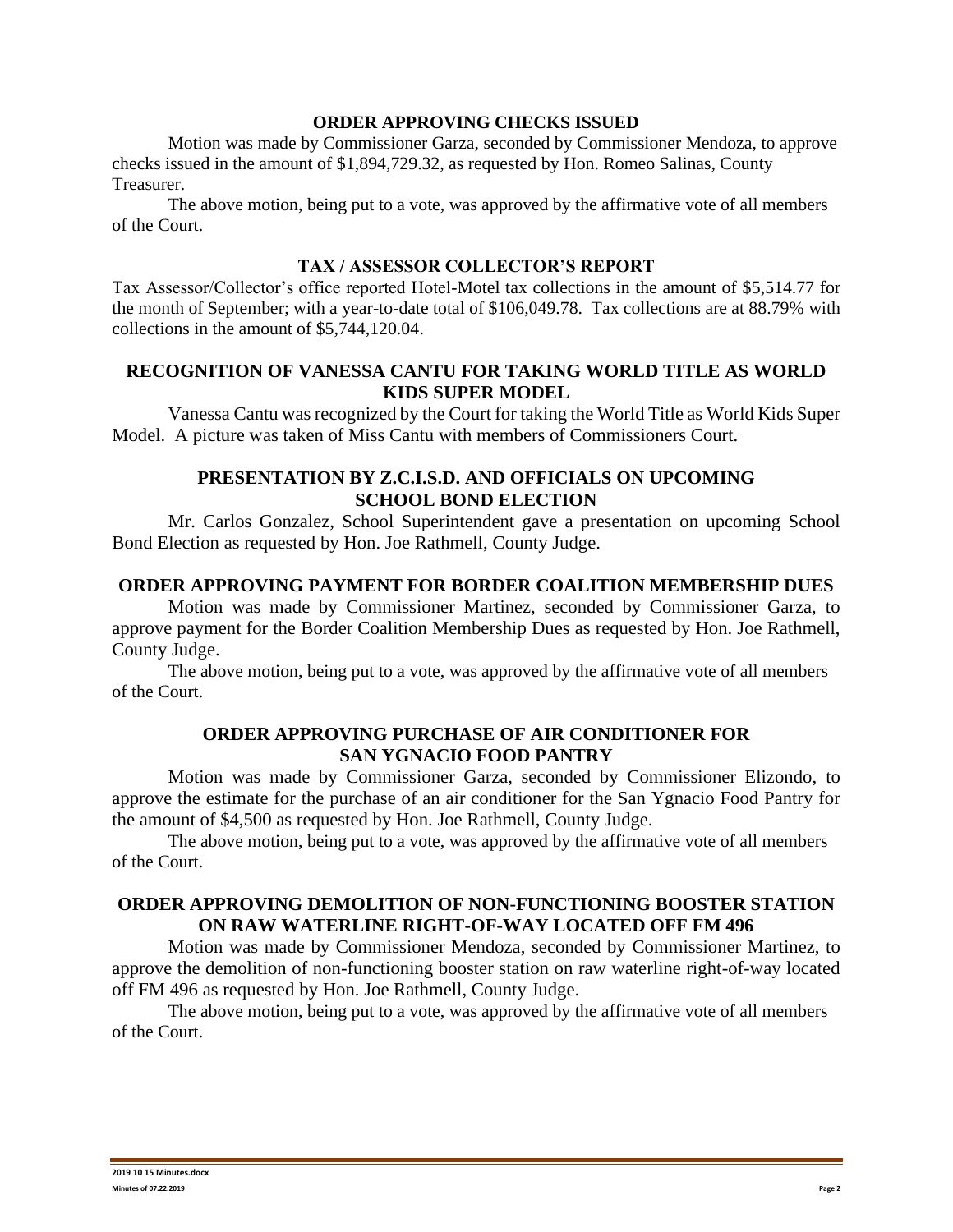## **ORDER APROVING PROPOSAL BY HYDRO-PRO SOLUTIONS FOR REPLACEMENT OF ALL NON-DIGITAL ZAPATA COUNTY WATEROWORKS METERS INCLUDING FINANCING**

Motion was made by Commissioner Martinez, seconded by Commissioner Garza, to approve proposal by Hydro-Pro Solutions for the replacement of all non-digital Zapata County Waterworks Meters including financing options as follows: \$1,030,995.50 purchase price to be paid in 10 annual payments of \$128,257.18 per year, with a fixed interest rate of 2.82% and 5% contingency fee as requested by Hon. Joe Rathmell, County Judge.

The above motion, being put to a vote, was approved by the affirmative vote of all members of the Court.

### **ORDER APPROVING PAYMENT OF INVOICE IN THE AMOUNT OF \$800 TO ABELARDO MENDOZA**

Motion was made by Commissioner Martinez, seconded by Commissioner Elizondo, to approve payment of invoice in the amount of \$800,00 to Abelardo Mendoza for repairs done as requested by Hon. Joe Rathmell, County Judge.

The above motion, being put to a vote, was approved by the affirmative vote of all members of the Court.

### **ORDER APPROVING ELECTION SERVICES CONTRACT BETWEEN ZAPATA COUNTY AND ZAPATA COUNTY INDEPENDENT SCHOOL DISTRICT FOR UPCOMING CONSTITUTIONAL AMENDMENT ELECTION**

Motion was made by Commissioner Garza, seconded by Commissioner Mendoza, to approve the Election Services Contract between Zapata County and Zapata County Independent School District for the upcoming Constitutional Amendment election to include School Bond Election for ZCISD as requested by Hon. Mary Jayne Villarreal-Bonoan, Zapata County Clerk.

The above motion, being put to a vote, was approved by the affirmative vote of all members of the Court.

### **ORDER APPROVING COMPENSATION RATE INCREASE FOR ELECTION WORKERS**

Motion was made by Commissioner Garza, seconded by Commissioner Martinez, to approve compensation rate increase for election workers from \$8.00 to \$12.00 per hour as requested by Hon. Mary Jayne Villarreal-Bonoan, Zapata County Clerk.

The above motion, being put to a vote, was approved by the affirmative vote of all members of the Court.

# **ORDER TO TABLE REQUEST BY NELLIE R. TREVIÑO REGARDING PURCHASE OF CAMERA SYSTEM FOR COURTHOUSE**

Motion was made by Commissioner Mendoza, seconded by Commissioner Garza, to table request by Nellie R. Treviño regarding request to purchase camera system for the courthouse as requested by Nellie R. Treviño, Personnel Director.

The above motion, being put to a vote, was approved by the affirmative vote of all members of the Court.

# **ORDER APPROVING BID AWARD FOR ZAPATA COUNTY JAIL ROOF AND ZAPATA COUNTY REGIONAL JAIL**

Motion was made by Commissioner Mendoza, seconded by Commissioner Garza, to award bid to Montgomery Construction with a bid of \$33,816.67 for the Zapata County Jail Roof and a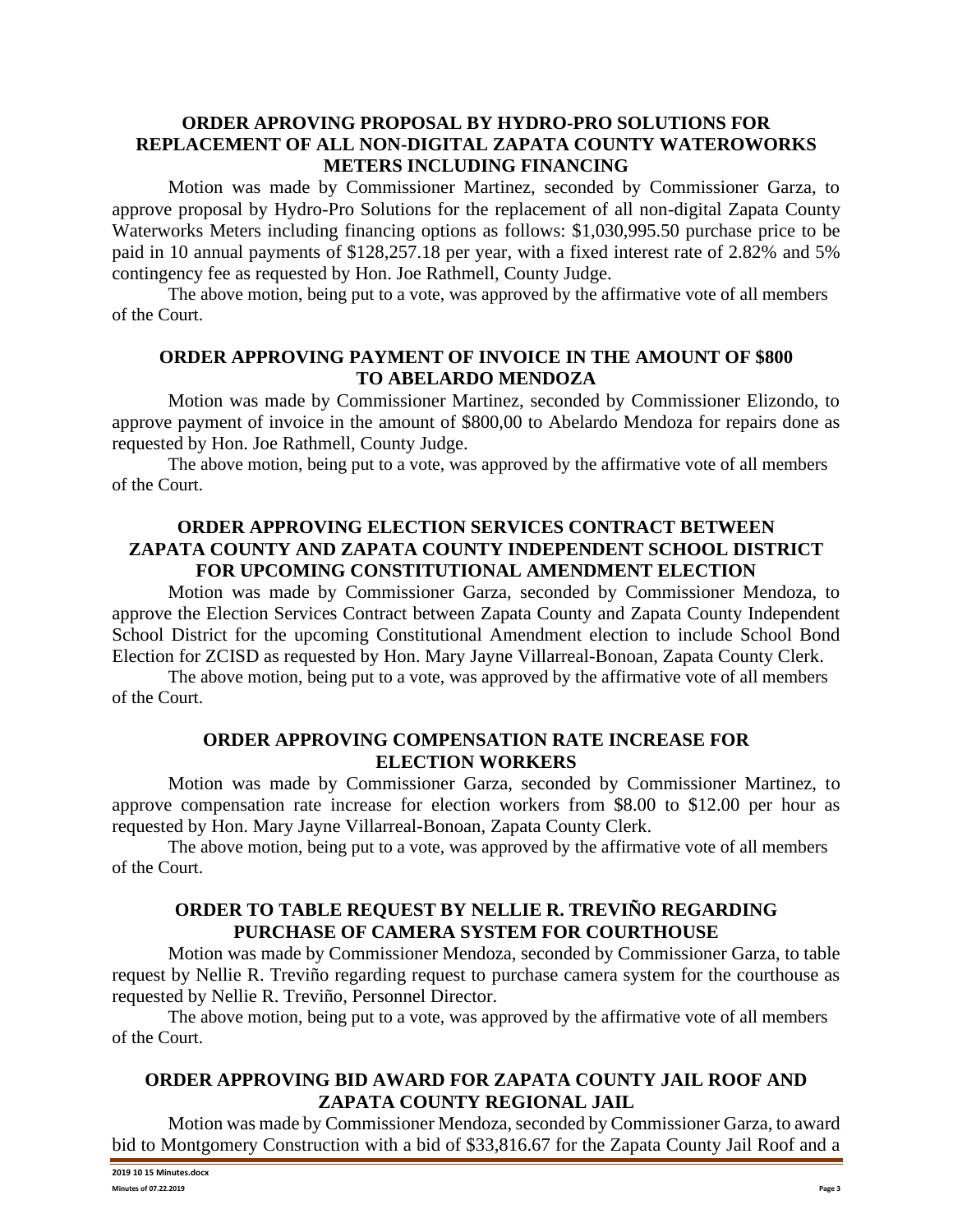bid of \$35,671.43 for the Zapata County Regional Jail as requested by Nellie R. Treviño, Personnel Manager.

The above motion, being put to a vote, was approved by the affirmative vote of all members of the Court.

### **ORDER APPROVING TO HIRE MARTIN JASSO FOR CEMETERY POSITION**

Motion was made by Commissioner Garza, seconded by Commissioner Martinez, to approve to hire Martin Jasso for the cemetery position at the rate of \$9.00 per hour as requested by Nellie R. Trevino, Personnel Director.

The above motion, being put to a vote, was approved by the affirmative vote of all members of the Court.

# **ORDER APPROVING TO WAIVE FEES FOR USE OF ZAPATA COUNTY COMMUNITY CENTER FOR 2020 OLYMPICS**

Motion was made by Commissioner Mendoza, seconded by Commissioner Garza, to approve to waive fee for the use of the Zapata Community Center for the 2020 Special Olympics reception as requested by Nellie R. Treviño.

The above motion, being put to a vote, was approved by the affirmative vote of all members of the Court.

# **REQUEST TO ENFORCE PENALTY FOR VIOLATIONS OF ILLEGAL USE OF WATER AS PER THE CUSTOMER AGREEMENT AS REQUESTED BY NELLIE R. TREVIÑO, PERSONNEL DIRECTOR**

No action was taken.

# **ORDER TO APPROVE TRANSFER OF JOSE I. MARTINEZ CASTILLO FROM SLOT 20 TO SLOT 26 AT WATER PLANT**

Motion was made by Commissioner Mendoza, seconded by Commissioner Garza, to approve to transfer Jose I. Martinez Castillo from slot 20 @ \$9.98 per hour to slot 26 (vacant) at \$11.35 per hour as requested by Carlos Treviño, Water Plant.

The above motion, being put to a vote, was approved by the affirmative vote of all members of the Court.

# **ORDER APPROVING TO HIRE RUDY GUERRA AND JOSE PEÑA**

Motion was made by Commissioner Mendoza, seconded by Commissioner Garza, to approve to hire Rudy Guerra in slot 22 at \$9.98 and Jose Peña in slot 20 @ \$9.48 per hour as requested by Carlos Treviño.

The above motion, being put to a vote, was approved by the affirmative vote of all members of the Court.

# **ORDER APPROVING REQUEST TO USE ZAPATA COUNTY PAVILION FOR ZAPATA HIGH SCHOOL MARIACHI BINGO**

Motion was made by Commissioner Mendoza, seconded by Commissioner Garza, to approve request to use the Zapata County Pavilion for the Zapata High School Mariachi Bingo in November and December (pending dates) as requested by Jennifer Lozano, Mariachi Halcon parent.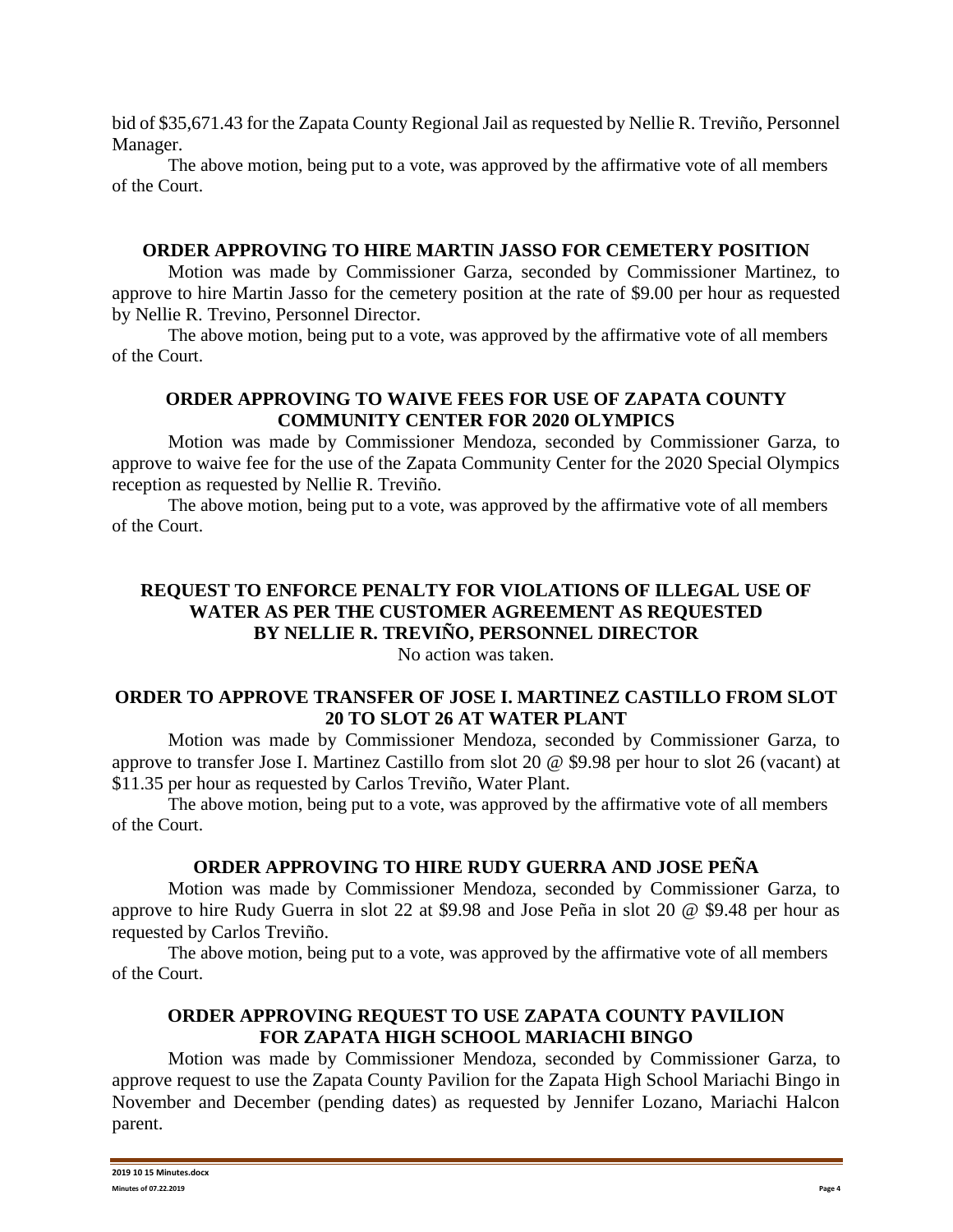### **ORDER APPROVING USE OF FRONT STEPS OF ZAPATA COUNTY COURTHOUSE FOR NATIONAL PILL TAKE BACK EVENT**

Motion was made by Commissioner Mendoza, seconded by Commissioner Garza, to approve the use of the front steps of the Zapata County Courthouse on October 25 and 26, 2019 from 10 a.m. to 2 p.m. for the National Pill Take Back Event as requested by Sonia Sanchez Montes, SCAN.

The above motion, being put to a vote, was approved by the affirmative vote of all members of the Court.

#### **ORDER APPROVING 2019-2020 CONTRACT FOR USE OF OFFICE SPACE FOR SCAN**

Motion was made by Commissioner Mendoza, seconded by Commissioner Garza, to approve 2019-2020 contract for use of office space for SCAN as requested by Sonia Sanchez Montes, SCAN.

The above motion, being put to a vote, was approved by the affirmative vote of all members of the Court.

#### **ORDER APPROVING INSTALLATION OF SECURITY LIGHTS**

Motion was made by Commissioner Garza, seconded by Commissioner Mendoza, to install a security light at the following locations:

a. 105 Maru Lane

b. 1407 Mahogany Ave.

as requested by Hon. Olga Elizondo, Commissioner Pct. 2.

The above motion, being put to a vote, was approved by the affirmative vote of all members of the Court.

Motion was made by Commissioner Garza, seconded by Commissioner Mendoza, to install a security light at the following location:

217 Olmos Street

as requested by Hon. Eddie Martinez, Commissioner Pct. 3.

The above motion, being put to a vote, was approved by the affirmative vote of all members of the Court.

#### **ORDER TO TABLE RESOLUTION FOR VILLA-ZAPATA INTERNATIONL BRIDGE CROSSING**

Motion was made by Commissioner Mendoza, seconded by Commissioner Garza, to table request by Carlos Villarreal regarding approval of resolution for Villa-Zapata International Bridge Crossing as requested by Carlos Villarreal.

The above motion, being put to a vote, was approved by the affirmative vote of all members of the Court.

## **ORDER APPROVING PROCLAMATION FOR MENTAL HEALTH ILLNESS AWARENESS MONTH**

Motion was made by Commissioner Garza, seconded by Commissioner Mendoza, to approve Proclamation for Mental Illness Awareness Month as requested by Jessica Hurtado, Border Region.

The above motion, being put to a vote, was approved by the affirmative vote of all members of the Court.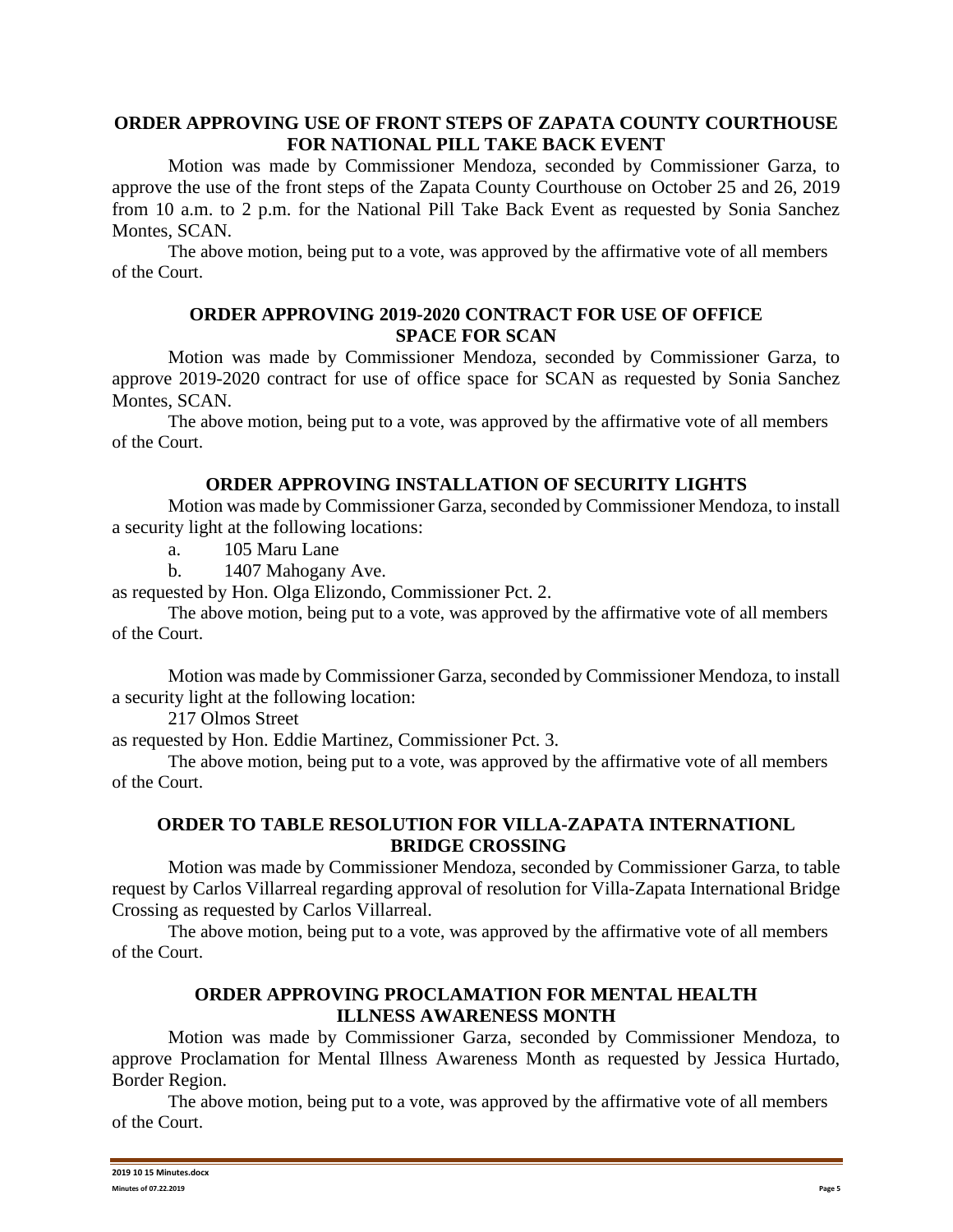### **ORDER APPROVING RESOLUTION AUTHORIZING RESALE OF FORECLOSED PROPERTIES AT PUBLIC AUCTION DUE TO FAILURE TO PAY AD VALOREM TAXES TO ZAPATA COUNTY**

Motion was made by Commissioner Mendoza, seconded by Commissioner Martinez, to approve a resolution authorizing the resale of foreclosed properties at public auction due to the failure to pay ad valorem taxes to Zapata County as requested by Rodger Gonzalez, Linebarger, Goggan, Blair, and Sampson, LLP.

The above motion, being put to a vote, was approved by the affirmative vote of all members of the Court.

# **MOTION WAS MADE BY COMMISSIONER GARZA, SECONDED BY COMMISSIONER MARTINEZ, TO ENTER INTO EXECUTIVE SESSION**

### **MOTION WAS MADE BY COMMISSIONER GARZA, SECONDED BY COMMISSIONER ELIZONDO, TO RETURN TO REGULAR SESSION**

### **ORDER APPROVING NEIGHBORHOOD BEAUTIFICATION ORDINANCE FOR AUTOMOBILE WRECKING AND SALVAGE YARDS**

Motion was made by Commissioner Martinez, seconded by Commissioner Garza, to approve a Neighborhood Beautification Ordinance for automobile wrecking and salvage yards, all salvage yards are to comply, effective October 15, 2019, as requested by Hon. Joe Rathmell, County Judge.

The above motion, being put to a vote, was approved by the affirmative vote of all members of the Court.

# **ORDER APPROVING TO HIRE JOSE RAFAEL TREVIÑO III AS WATER PLANT AND SEWER PLANT MANAGER POSITION**

Motion was made by Commissioner Mendoza, seconded by Commissioner Garza, to approve to hire Jose Rafael Treviño III as Water Plant and Sewer Plant Manager Position with an annual salary of \$60,000 plus \$2,400 car allowance effective January 1, 2020; transitional period will start in December, he will be paid \$5,000 plus benefits to be paid out of the fund balance as requested by Hon. Joe Rathmell, County Judge. *Closed Session/Executive Session is requested pursuant to Texas Government Code Title 5, Subchapter D, Section 551.071, Consultation with Attorney.*

The above motion, being put to a vote, was approved by the affirmative vote of all members of the Court.

#### **ADJOURN**

Motion to adjourn was made by Commissioner Garza, seconded by Commissioner Mendoza, and being put to a vote, was approved by the affirmative vote of all members of the Court.